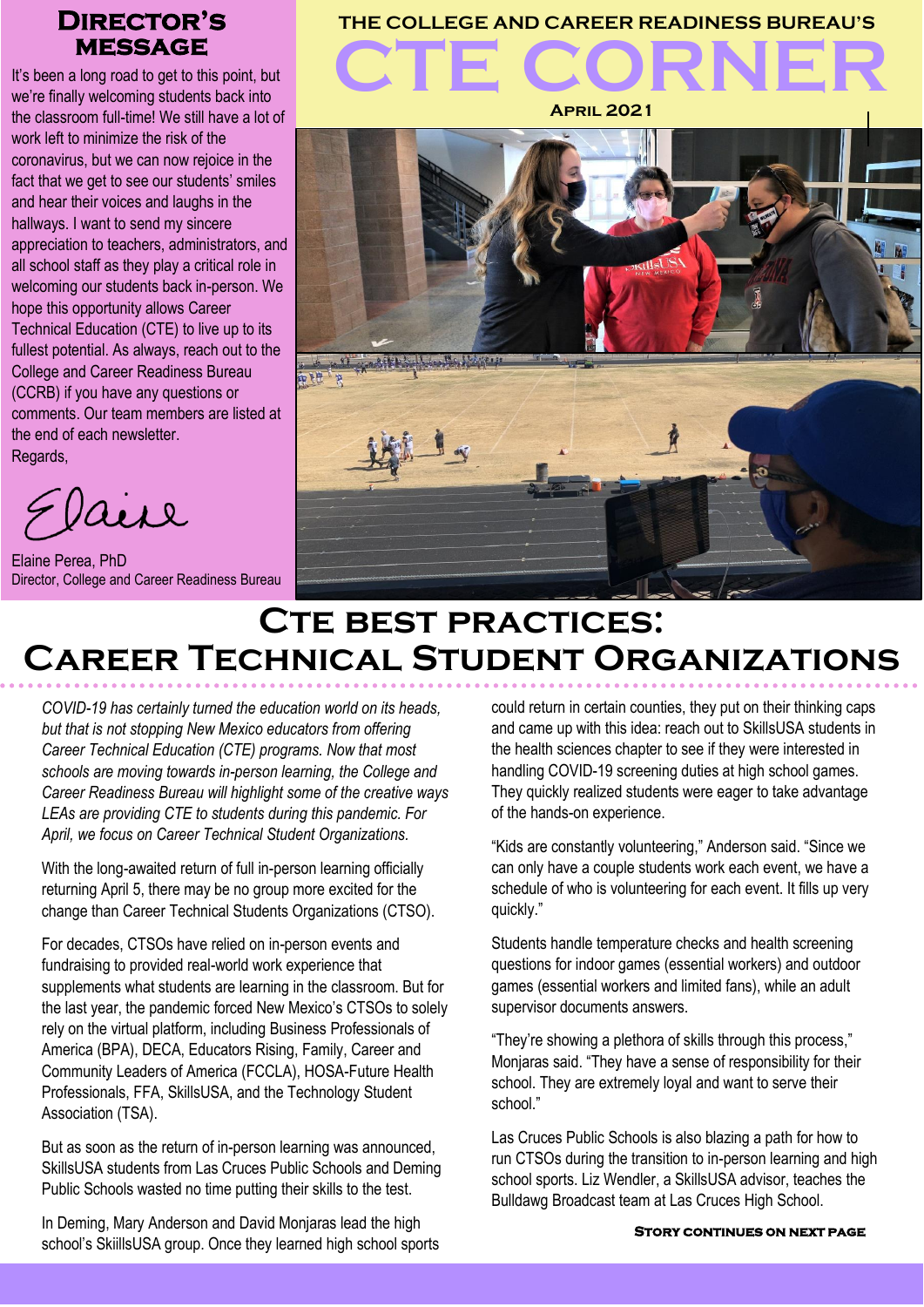



**"[Students] are very focused on covering the seniors and giving them the coverage they deserve." -Liz wendler**



**"SkillsUSA is for the students, not the TEACHERS OR THE advisors." -David Monjaras**

#### **Continued from previous page**

For the last year, her students have been producing newscasts together virtually. Many of them would use their cell phones to record video and edit the video using Adobe Premiere on their own laptops.

But Wendler's students were also eager to get to work once sports made its return. Wendler and her students brainstormed and concluded they could livestream sporting events at the school.

"As soon as games were announced, kids asked: Can we go to this game and this game?" Wendler said. "They're very focused on covering the seniors and giving them the coverage they deserve."

Since they only have two media passes for games, one camera livestreams the game through Vimeo. The other camera is recording video for future highlight videos and "Senior Night" promotions.

Wendler, Anderson, and Monjaras all credit SkillsUSA as one of the main reasons their students remained engaged this school last year, allowing them to be ready when reopening occurred.

Wendler said, "A lot of these kids want to do media, so having certain standards to follow from SkillsUSA along with access to people in the industry, it gave them a lot of focus. Students are learning soft skills like interviewing, resume writing, etc. Since they were more focused on the industry, they knew the skills they needed to develop."

"SkillsUSA is for the students, not the teachers or advisors," Monjaras said. "They are the ones that will benefit from the activities that we are providing. Multiple students from the past have come to me later on and have told me it helped them so much."

It's important to mention that all of New Mexico's CTSOs do incredible work. We highly encourage you to learn more about all of them by visiting the [Career Technical Student](https://webnew.ped.state.nm.us/bureaus/college-career-readiness/career-technical-education/high-schools-that-work/)  [Organizations page](https://webnew.ped.state.nm.us/bureaus/college-career-readiness/career-technical-education/high-schools-that-work/) on the College and Career Readiness website.

## **CTSO COMPETITION WINNERS**

As we highlight Career Technical Student Organizations (CTSO) this month, we want to recognize some of the winners from this year's competitions. Please click on the links below to view winners from each competition. Congratulations winners!



**EDUCATORS RISING** NEW MEXICO

Business Profession[als of America's \(BPA\) Virtual State Leadership](https://drive.google.com/drive/u/0/folders/1XKZm7dPdBxWf3zWvbM4La0jZFXO2OlXa)  [Conference \(February 15-17\)](https://drive.google.com/drive/u/0/folders/1XKZm7dPdBxWf3zWvbM4La0jZFXO2OlXa)

[DECA State Career Development Conference \(February 22-24\)](https://drive.google.com/drive/u/0/folders/1XKZm7dPdBxWf3zWvbM4La0jZFXO2OlXa)

[Educators Rising \(February 12-March 5\)](https://educatorsrisingnm.nmsu.edu/2021-state-conference-competition-winners/) 





[Family, Career and Community Leaders of America Virtual State Conference](https://drive.google.com/drive/u/0/folders/1XKZm7dPdBxWf3zWvbM4La0jZFXO2OlXa)  [\(March 15-17\)](https://drive.google.com/drive/u/0/folders/1XKZm7dPdBxWf3zWvbM4La0jZFXO2OlXa)



SkillsUS

[Technology Student Association State Virtual Conference \(March 15-17\)](https://drive.google.com/drive/u/0/folders/1XKZm7dPdBxWf3zWvbM4La0jZFXO2OlXa)

#### **Coming soon:**



[SkillsUSA NM State Leadership and Skills Competition \(March 4-April 10,](https://skillsusanm.org/state-championships/)  [Winners announced April 10\)](https://skillsusanm.org/state-championships/)

[HOSA-Future Health Professionals \(April 15-17\)](http://nmctso.com/hosa/conferences/)

[New Mexico FFA Virtual State Convention \(June 1-11\)](http://www.nmffa.org/state-convention.html)



### **Region Focus**

This month, we are highlighting Region G. It includes 11 school districts totaling more than 3,900 high school students. Major employers include the United States Government and Gila Regional Medical Center. The occupations with the largest projected growth include Personal Care and Service Occupations (801 new jobs), Farming, Forestry and Fishing (257), and Health Care Practitioners and Technical Occupations (186). In the winter of 2019, the following local economic and educational priorities were identified for Region G: Architecture and Engineering, Skilled Construction Trades, and 21st Century Transportation.

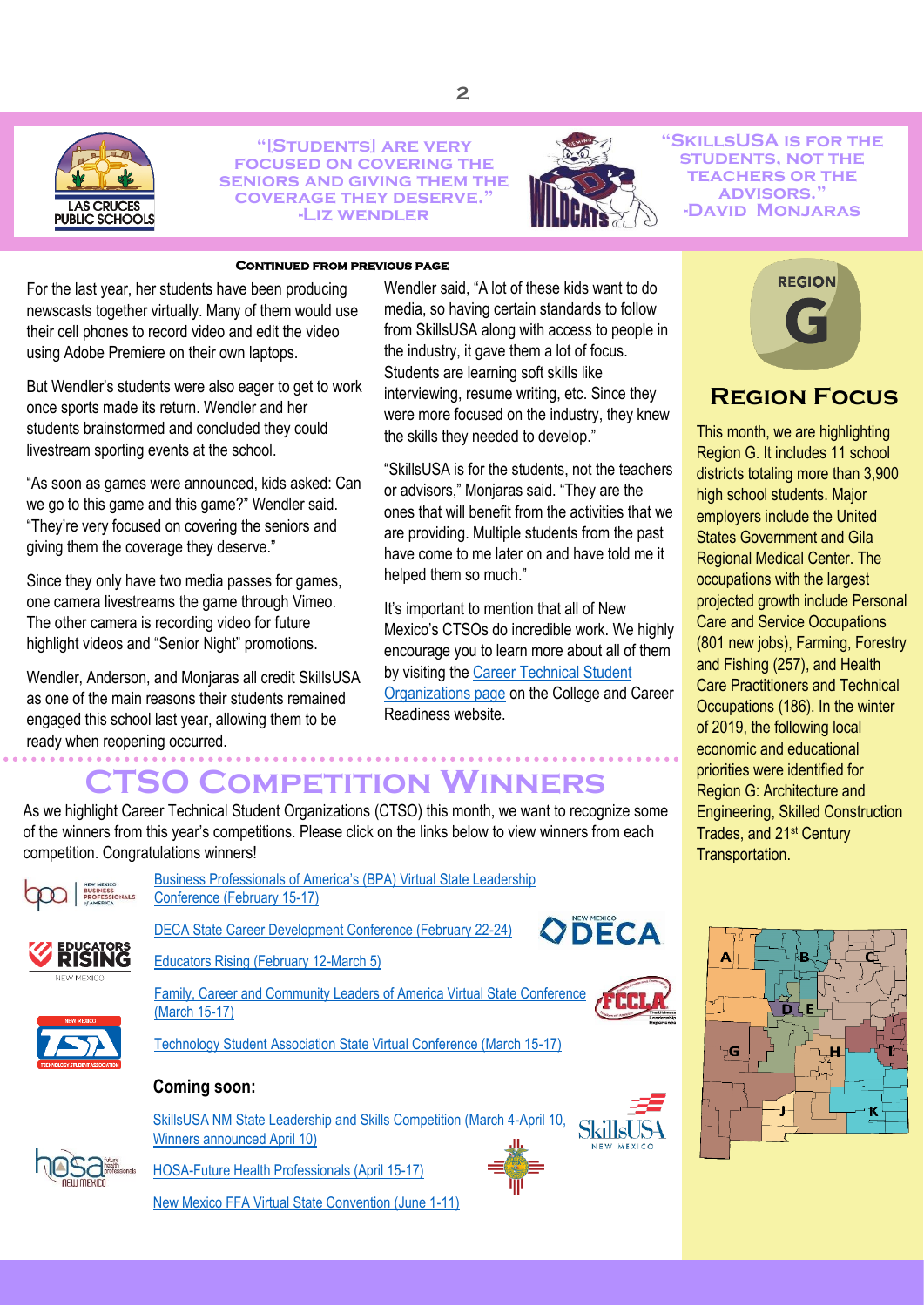#### **Advanced Placement Reminders**

new mexico APSI, equcators whose courses are not offered sho<br>this year may apply for a scholarship covering registration at The College and Career Readiness Bureau is pleased to announce summer training for current and prospective Advanced Placement teachers. These weeklong, virtual workshops are course/exam specific, taught by College Board consultants, and are FREE for New Mexico educators. In addition to two opportunities to participate in a New Mexico APSI, educators whose courses are not offered an out-of-state event. (Paid as a reimbursement to the district.) For more information, contact Jackie at [apsi@regionix.org.](mailto:apsi@regionix.org)

Schools also have two different opportunities to offer online Advanced Placement courses to one or more students.

- 1) Rural schools (those with a federal [locale code](https://nces.ed.gov/ccd/schooLSearch/index.asp) of 41, 42 or 43) qualify to participate in the College Readiness Program with National Math & Science Initiative. Choose from eight different AP courses, receive a laptop for each participating student, and benefit from NMSI academic coaching. Includes tuition and lab fees. For more information, contact Jim Smithwick at [jsmithwick@nms.org.](mailto:jsmithwick@nms.org)
- All schools may apply for a tuition-only scholarship through NMPED to offer online AP courses not available on their own campus. Applicants must attend a mandatory 30 minute webinar; the next opportunity is April 7 at 2:00. For more information, contact Alexandra Lutz at 505-490-3648 or [alexandra.lutz@state.nm.us](mailto:alexandra.lutz@state.nm.us).

### **New CTE Grant Manager**



We are excited to announce our CTE Coach, Alexandra Lutz, has been promoted to Grant Manager for the Careers2Communities (C2C) grant. The new project will enhance college and career readiness for all New Mexico students. Supported by a five-year federal grant, C2C will launch [Pathways2Careers Curriculum,](http://curriculum.pathway2careers.com/) providing three new math courses for the 2021-2022 school year: 8th Grade Math, Algebra I, and Geometry. P2C curricula teach math in the context of high-value careers, answering the question: "When will I ever use this?" Each course is cross-walked to existing texts for use as a supplement, or can be used as a stand-alone curriculum. Teachers interested in taking part in a pilot this spring are being paid to receive professional development, teach the lessons and provide feedback (approximately 3-4 hours per week). For more information, contact Patricia Carden at [pcarden@nmsu.edu.](mailto:pcarden@nmsu.edu) Lutz said, "As the grant manager, I am really excited to help New Mexico students discover the application of math in their own futures and take the first steps in their career journeys."

### **CTE Reentry Guidance**

The New Mexico Public Education Department announced great news last month. All schools are expected to make full days of in-person learning available to all students seeking to return inperson on each school day no later than April 5, 2021. Any family may elect for their child(ren) to remain remote, if they choose. All New Mexico educators and school staff are eligible to receive their initial dose of the COVID-19 vaccine. While many districts and schools have already made the transition to in-person learning, we understand some are making the transition next week. Understandably, there are many questions. To help, we've provided a list of resources that should provide answers, including guidance for CTE learning:

- [Full Reentry Memo](https://drive.google.com/drive/u/0/folders/1XKZm7dPdBxWf3zWvbM4La0jZFXO2OlXa)
- [Academic Roadmap](https://drive.google.com/drive/u/0/folders/1XKZm7dPdBxWf3zWvbM4La0jZFXO2OlXa)
- [Frequently Asked Questions and Answers](https://drive.google.com/drive/u/0/folders/1XKZm7dPdBxWf3zWvbM4La0jZFXO2OlXa)
- [CTE Reentry Guidance](https://webnew.ped.state.nm.us/wp-content/uploads/2021/02/NMPED_SupportDoc_CTEinstructionV2.pdf)

### **Legislative Roundup**

The 2021 New Mexico Legislative Session concluded with plenty of big wins for education. You [can read a more detailed account of what passed in the Roundhouse here,](https://drive.google.com/drive/u/0/folders/1XKZm7dPdBxWf3zWvbM4La0jZFXO2OlXa) but you can find a quick summary here:

- Governor Michelle Lujan Grisham's education moonshot got a \$400 million boost, including more than \$200 million that will go directly to school districts and charter schools
- The Family Income Index, funded with \$30 million over the next two years, will target money toward schools serving the most economically disadvantaged students for evidence-based interventions
- \$3 million for Career Technical Education
- House Bill 22 will amend the Grow Your Own Teachers Act to expand who qualifies for the scholarship program, which is designed to increase the number of teachers in the state
- House Bill 188 will create a license endorsement in secondary computer science. All licensed teachers could qualify by demonstrating sufficient content knowledge.

### **Understanding Performance Indicators**

Performance indicators are the core indicators of performance set by the U.S. Department of Education, Office of Career, Technical, and Adult Education (OCTAE). The CCRB set Perkins V baseline percentages based on data from the last two years submitted by each district or postsecondary. To help you better understand performance indicators, we delve into one indicator each month. For April, we will cover 1P2: Postsecondary Continuing Education.

Numerator: The number CTE concentrators who were enrolled at the postsecondary institution and who graduated or received a credential **(completers)** in the reporting year **and** were either:

- **1.** enrolled in your institution;
- **2.** enrolled or transferred to another higher education institution;
- **3.** enrolled in any other advanced education program.

Denominator: The number CTE concentrators enrolled at your institution and who graduated and/or received a credential **(completers)** in the reporting year.

| <b>State Baseline: 37%</b>                           | Male: 33%                                        |
|------------------------------------------------------|--------------------------------------------------|
| Female: 40%                                          | African American: 41%                            |
| Asian: 48%                                           | Caucasian: 35%                                   |
| Hawaiin Pacific Islander: 25%                        | Hispanic: 40%                                    |
| Native American: 36%                                 | <b>White: 35%</b>                                |
| Multiracial: 39%                                     | Individuals with Disabilities: 48%               |
| Individuals from economically disadvantaged          | Individuls preparing for non-traditional fields: |
| families, including low-income youth and adults: 40% | 40%                                              |
| Single parent: 40%                                   | Out-of-workforce Individuals: 45%                |
| English learners: 35%                                | Youths who are in or have aged out of the        |
|                                                      | foster care system: 14%                          |
| Youth with a parent who is an active duty member of  | Migrant status: 39%                              |
| the armed forces: 75%                                |                                                  |
|                                                      |                                                  |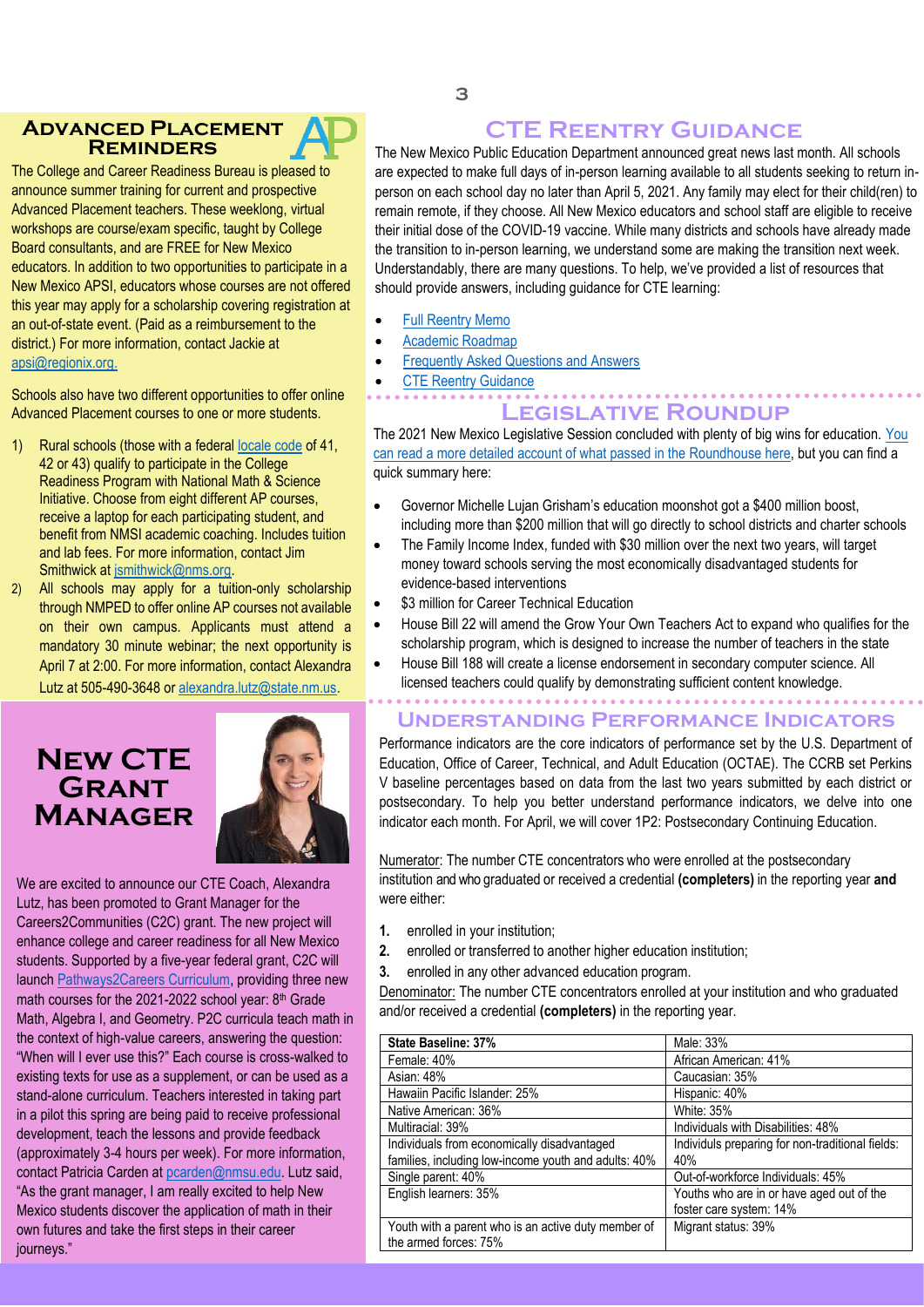

### **Dr. Trujillo Scholarship Fund**

We continue to remember the life of education champion, Dr. Karen Trujillo. A memorial fund has been established to honor the late Las Cruces Public Schools Superintendent. The scholarship fund, which is being collected by New Mexico State University, will help support aspiring teachers. "Karen was passionate about education," said her husband, Ben Trujillo. "She was especially dedicated to the mission of Educators Rising New Mexico, an organization she founded which cultivates highly skilled educators by guiding young people on the path to becoming teachers." If [you would like to donate to Dr. Trujillo's memorial fund, please click here.](https://support.nmsu.edu/give/memorial/trujillo-memorial/) As an alternative to online donations, checks can be made payable to the NMSU Foundation. You can find more information at the site hyperlinked above.

### **Fill Out the FAFSA!**

As the pandemic continues to take a toll on many New Mexico families, we believe it is more critical than ever to encourage our students to apply for the Free Application for Student Aid (FAFSA). Each year, \$21.8 million of potential Federal Pell Grant money is left on the table in New Mexico alone as many low-income students are not competing the FAFSA. Students who are planning on attending college this summer or this upcoming school year can already apply for the FAFSA. The New Mexico Educational Assistance Foundation (NMEAF) is offering virtual "Money Mondays" (3-6 p.m.) which offer free FAFSA assistance to students. [We strongly encourage you to have students visit this link to learn more.](https://www.nmeaf.org/money-mondays)

#### **CTE Workshop Wraps Up**

The 2021 CTE Funding & Application Workshop successfully wrapped up last month. The three-day event addressed a variety of CTE grant administration topics; some new, and some that are perennially addressed to support quality improvement and best practice in CTE administration. More than 175 CTE managers across the state attended the event hosted by the College and Career Readiness Bureau. We encourage you to reach out to your Perkins director or CTE grant administrator to find out what they learned! If you [registered for the event, you can access session recordings and slides on Canvas.](https://nmped.instructure.com/courses/529/pages/resources)

#### **Counselor Conference Resources**

As mentioned in the previous newsletter, the 2021 New Mexico Counselors' Conference wrapped up on February 25<sup>th</sup>. But now, session recordings are available! The conference was focused on the school counselor community in New Mexico, bringing over 400 participants together virtually. [You can watch each of the sessions for yourself by visiting this link.](https://protect-us.mimecast.com/s/0eHQCxkBMZuZB3B1fvH6Lo?domain=schoolcounselors-nm.com/)

#### **ECHS Leadership Conference**

In partnership with the College and Career Readiness Bureau, NS4ed is planning an Early College High School (ECHS) Leadership Conference. Right now, the conference is being considered for the week of April 26 or the week of June 1, 2021. [If you would like to provide](https://survey.zohopublic.com/zs/wgChTr)  [your input, visit here.](https://survey.zohopublic.com/zs/wgChTr)

### **Open SciEd high School Field Test**

The Math and Science Bureau (MSB) is searching for high school teachers to test its OpenSciEd project. The program develops free, high-quality, NGSS-aligned curriculum materials for high school science. New Mexico is currently a partner state in the project to develop full year courses in Biology, Chemistry, and Physics with the Earth and Space science standards integrated fully into the courses. The MSB is currently recruiting high school science teachers to field test the instructional materials. The field test begins with a four-day summer institute tentatively scheduled during July-early August 2021, virtually. If you are interested, you must apply by April 11<sup>th</sup>. [Visit here to learn more](https://protect-us.mimecast.com/s/MbE3Co20zNhkZJvXFn2iGV?domain=state.us7.list-manage.com) or contact Yanira Vazquez a[t Yanira.vazquez@state.nm.us](mailto:Yanira.vazquez@state.nm.us) or Shafiq Chaudhary at [Shafiq.chaudhary@state.nm.us.](mailto:Shafiq.chaudhary@state.nm.us)

### **Choose Your Own Future Challenge**



Mission: Graduate is excited to launched its very first "Choose Your Own Future Challenge". The college and career readiness challenge provides a chance to imagine, learn, and participate in activities for learners of all ages. The activity choice boards are now available to begin working on. Registration is open until April 23rd and completed projects are due April 30<sup>th</sup>. Every student who finishes the challenge will receive an Amazon gift card[. You can register](http://events.r20.constantcontact.com/register/event?llr=yw9nk5cab&oeidk=a07ehm99vew13a6a885)  [by visiting this page.](http://events.r20.constantcontact.com/register/event?llr=yw9nk5cab&oeidk=a07ehm99vew13a6a885)

### **CS in the Sun**



Teachers and administrators, the Computer Science Alliance is offering a month of Computer Science professional learning this summer. Starting June 7<sup>th</sup>, "CS in the Sun" will have a variety of session options for teachers at all levels. All workshops will be delivered via Zoom with engaging synchronous work and some asynchronous opportunities. Registration fees vary depending on the type of workshop. There's approximately 32-25 hours of professional learning per workshop. [If you'd like to learn](https://docs.google.com/document/d/e/2PACX-1vQGXv0-9O2nanROPqq0mjI5TXprsgmiplBkr5555NlzQpVbTphLwtRoS_8J6ryQ1wqPxw12Ra34ae46/pub)  [more or register, visit here.](https://docs.google.com/document/d/e/2PACX-1vQGXv0-9O2nanROPqq0mjI5TXprsgmiplBkr5555NlzQpVbTphLwtRoS_8J6ryQ1wqPxw12Ra34ae46/pub)